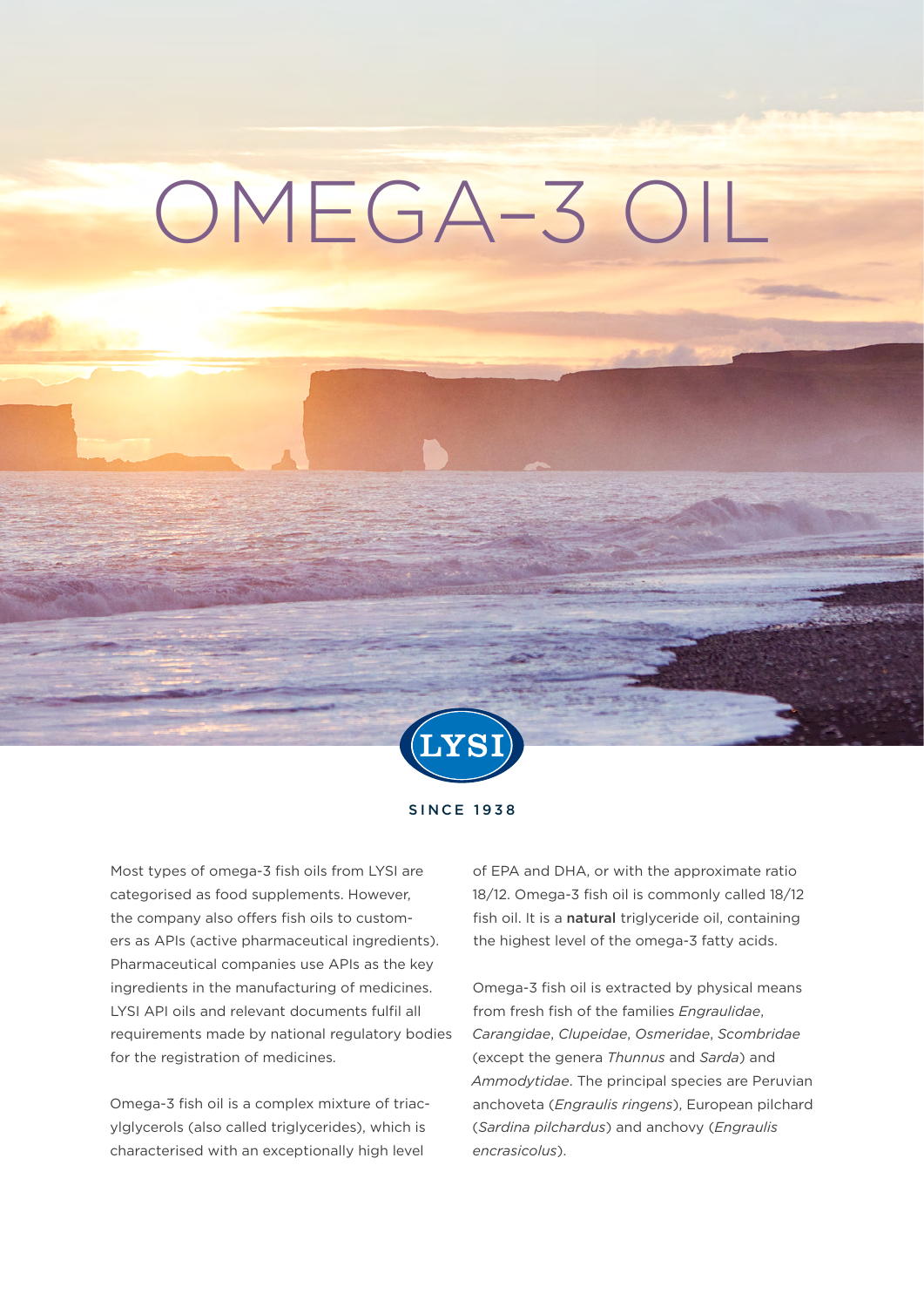

LYSI imports crude oil from producers in Peru, Chile and Morocco for processing in the company's refinery in Reykjavik, Iceland. The oil from Peru and Chile is derived from fish caught in the Southeast Pacific Ocean (FAO fishing area 87), whereas the Moroccan oil is extracted from fish caught in the Eastern Central Atlantic Ocean (FAO fishing area 34).

The fishing stocks are under strict government control to ensure sustainability. All producers in Peru and Chile are certified under the IFFO RS programme and many of them offer oil that is certified sustainable by Friend of the Sea (FOS). The oil from Morocco is FOS certified.

LYSI is a major producer of omega-3 fish oil, with a market share of approximately 10% for fully refined omega-3 fish oil.



Crude omega-3 fish oil is not suited for direct consumption and must be refined before use. The refining process removes unwanted components such as free fatty acids, pigments, contaminants and various other substances that can impart fishy flavour or off-flavour to the oil.

The refining process of omega-3 fish oil is comprised of 5 or 6 steps, as outlined below. Distillation (short-path) is not always called for.

It is imperative that the products we consume are clean and that they meet the most stringent international demands issued by health authorities. This is secured through elaborate and comprehensive production processes in the LYSI refinery. The equipment used for refining is custom-made, built on the extensive knowledge of fish oil refining obtained over the last 80 years. The key processes have been validated and approved.

The company is **ISO 9001 certified** and **GMP approved**. LYSI is expecting **FSSC 22000 certification** in June 2017 to replace the current **BRC certification**. FSSC 22000 is fully recognised by the Global Food Safety Initiative (GFSI).



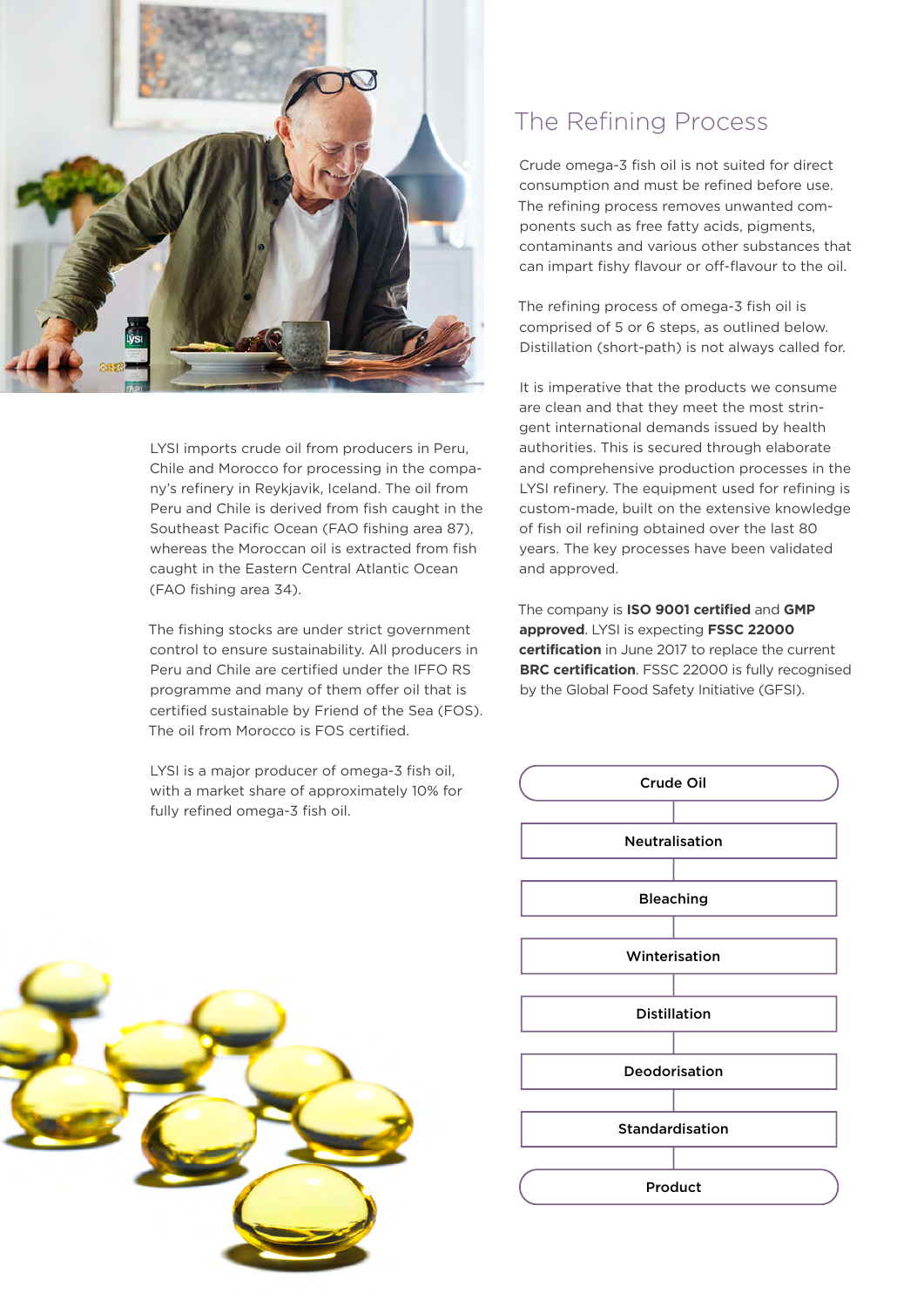

## Technical Aspects

The composition of omega-3 fish oil is defined in the European Pharmacopoeia and the USP, as is shown in the table below:

Omega-3 fish oil from LYSI meets both pharmacopoeias. Vitamins, flavourings and antioxidants can be added in accordance with the needs of the individual customers.

Every batch of omega-3 fish oil produced at LYSI is analysed per specification. The batch is released by QC only when it meets the specification. A certificate of analysis is issued for every batch.

### Properties of Omega-3 Fish Oil

As the name implies, omega-3 fish oil is an excellent source of the omega-3 fatty acids EPA and DHA. It is natural fish oil that has not been subjected to any chemical alterations, only refining. The oil may be taken orally as a liquid or in capsule form.

EPA and DHA acids are often considered essential due to their low conversion efficiency from alpha-linolenic acid. They have been extensively studied for the last three decades and their different effects on the body have been described.

Initial studies on the physiological effects of long-chain omega-3 fatty acids focused on the relationship between EPA and DHA and cardiovascular disease. The findings showed that both the acids reduced the risk of cardiovascular disease (Casula, et al., 2013) (de Oliviera Otto, et al., 2013) (Zock, et al., 2016).

A deficiency of omega-3 fatty acids has been implicated as a risk factor in mental disorders such as depression, schizophrenia and ADHD (McNamara, 2016) (Parletta, et al., 2016) (Königs & Kiliaan, 2016).

|                                           | Specification            |                          | <b>Typical LYSI values</b> |
|-------------------------------------------|--------------------------|--------------------------|----------------------------|
| Parameters:                               | Ph.Eur. (Type I)         | <b>USP</b>               |                            |
| EPA (weight % as triglycerides)           | min. 13                  | $\overline{\phantom{a}}$ | $16.0 - 17.5$              |
| EPA (weight % as free acids)              |                          | min. 13.0                | $15.5 - 17.0$              |
| DHA (weight % as triglycerides)           | min. 9                   |                          | $10.5 - 12.0$              |
| DHA (weight % as free acids)              | $\overline{\phantom{m}}$ | min. 9.0                 | $10.0 - 11.5$              |
| Total omega-3 (weight % as triglycerides) | min. 28                  |                          | $34.0 - 36.5$              |
| Total omega-3 (weight % as free acids)    | $\overline{\phantom{m}}$ | min. 28.0                | $32.5 - 35.0$              |
| Acid value (mg KOH/g)                     | max. 0.5                 | max. 3                   | less than 0.1              |
| Unsaponifiable matter (%)                 | max. 1.5                 | max. 1.5                 | less than 1.5              |
| Absorbance at 233 nm                      | max. 0.70                | max. 0.70                | O.2                        |
| Cold test; remains clear at 0°C (hours)   | min. 3                   | min. 3                   | > 3                        |
| Peroxide value (meq. $O_2/kg$ )           | max. 10.0                | max. 5.0                 | less than 2.5              |
| Anisidine value                           | max. 30.0                | max. 20.0                | $10 - 15$                  |
| <b>TOTOX</b>                              | $\overline{\phantom{m}}$ | max. 26                  | $12 - 20$                  |
| Oligomers (%)                             | max. 1.5                 | $\overline{\phantom{m}}$ | 0.4                        |